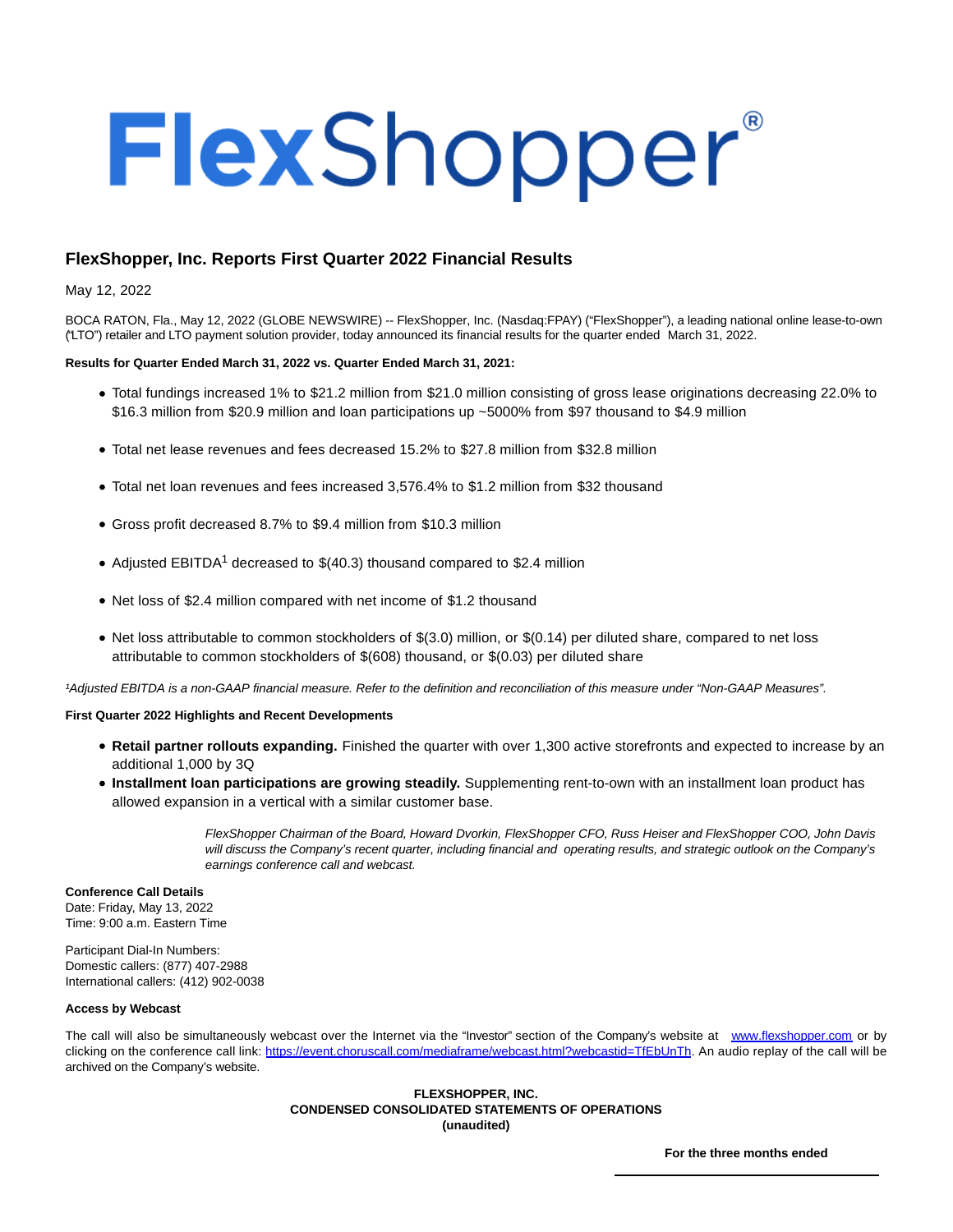|                                                                                        |    | March 31,        |    |            |  |
|----------------------------------------------------------------------------------------|----|------------------|----|------------|--|
|                                                                                        |    | 2022             |    | 2021       |  |
| <b>Revenues:</b>                                                                       |    |                  |    |            |  |
| Lease revenues and fees, net                                                           | \$ | 27,766,312       | \$ | 32,751,331 |  |
| Loan revenues and fees, net of changes in fair value                                   |    | 1,188,924        |    | 32,339     |  |
| <b>Total revenues</b>                                                                  |    | 28,955,236       |    | 32,783,670 |  |
| <b>Costs and expenses:</b>                                                             |    |                  |    |            |  |
| Cost of lease revenues, consisting of depreciation and impairment of lease merchandise |    | 19,160,611       |    | 22,463,556 |  |
| Loan origination costs and fees                                                        |    | 425,513          |    | 63,397     |  |
| Marketing                                                                              |    | 2,014,115        |    | 1,832,740  |  |
| Salaries and benefits                                                                  |    | 2,964,442        |    | 2,909,319  |  |
| Operating expenses                                                                     |    | 5,673,202        |    | 4,114,424  |  |
| <b>Total costs and expenses</b>                                                        |    | 30,237,883       |    | 31,383,436 |  |
| <b>Operating (loss)/income</b>                                                         |    | (1,282,647)      |    | 1,400,234  |  |
| Interest expense including amortization of debt issuance costs                         |    | 1,958,068        |    | 1,398,997  |  |
| Income before income taxes                                                             |    | (3,240,715)      |    | 1,237      |  |
| Income taxes                                                                           |    | (859,780)        |    |            |  |
| Net (loss)/income                                                                      |    | (2,380,935)      |    | 1,237      |  |
| Dividends on Series 2 Convertible Preferred Shares                                     |    | 609,777          |    | 609,772    |  |
| Net loss attributable to common and Series 1 Convertible Preferred shareholders        | \$ | $(2,990,712)$ \$ |    | (608, 535) |  |
| Basic and diluted loss per common share:                                               |    |                  |    |            |  |
| Basic and diluted                                                                      | \$ | $(0.14)$ \$      |    | (0.03)     |  |
| <b>WEIGHTED AVERAGE COMMON SHARES:</b>                                                 |    |                  |    |            |  |
| Basic and diluted                                                                      |    | 21,547,069       |    | 21,369,904 |  |

The accompanying notes are an integral part of these condensed consolidated statements.

# **FLEXSHOPPER, INC. CONDENSED CONSOLIDATED BALANCE SHEETS**

|                                                                                                   | March 31,<br>2022 |             |    | December 31,<br>2021 |  |
|---------------------------------------------------------------------------------------------------|-------------------|-------------|----|----------------------|--|
|                                                                                                   |                   |             |    |                      |  |
|                                                                                                   |                   | (unaudited) |    |                      |  |
| <b>ASSETS</b>                                                                                     |                   |             |    |                      |  |
| <b>CURRENT ASSETS:</b>                                                                            |                   |             |    |                      |  |
| Cash                                                                                              | \$                | 4,319,701   | \$ | 5,094,642            |  |
| Accounts receivable, net                                                                          |                   | 29,537,940  |    | 26,338,883           |  |
| Loans receivable                                                                                  |                   | 7,137,503   |    | 3,560,108            |  |
| Prepaid expenses                                                                                  |                   | 932,019     |    | 957,527              |  |
| Lease merchandise, net                                                                            |                   | 36,597,829  |    | 40,942,112           |  |
| <b>Total current assets</b>                                                                       |                   | 78,524,992  |    | 76,893,272           |  |
| Property and equipment, net                                                                       |                   | 8,423,894   |    | 7,841,206            |  |
| Other assets, net                                                                                 |                   | 76,809      |    | 77,578               |  |
| <b>Total assets</b>                                                                               | \$                | 87,025,695  | \$ | 84,812,056           |  |
| LIABILITIES AND STOCKHOLDERS' EQUITY                                                              |                   |             |    |                      |  |
| <b>CURRENT LIABILITIES:</b>                                                                       |                   |             |    |                      |  |
| Accounts payable                                                                                  | \$                | 4,816,837   | \$ | 7,982,180            |  |
| Accrued payroll and related taxes                                                                 |                   | 665,024     |    | 391,078              |  |
| Promissory notes to related parties, net of \$0 at 2022 and net of \$1,274 at 2021 of unamortized |                   |             |    |                      |  |
| issuance costs, including accrued interest                                                        |                   | 225,127     |    | 1,053,088            |  |
| Accrued expenses                                                                                  |                   | 1,579,036   |    | 2,987,646            |  |
| Lease liability - current portion                                                                 |                   | 181,197     |    | 172,732              |  |
| <b>Total current liabilities</b>                                                                  |                   | 7,467,221   |    | 12,586,724           |  |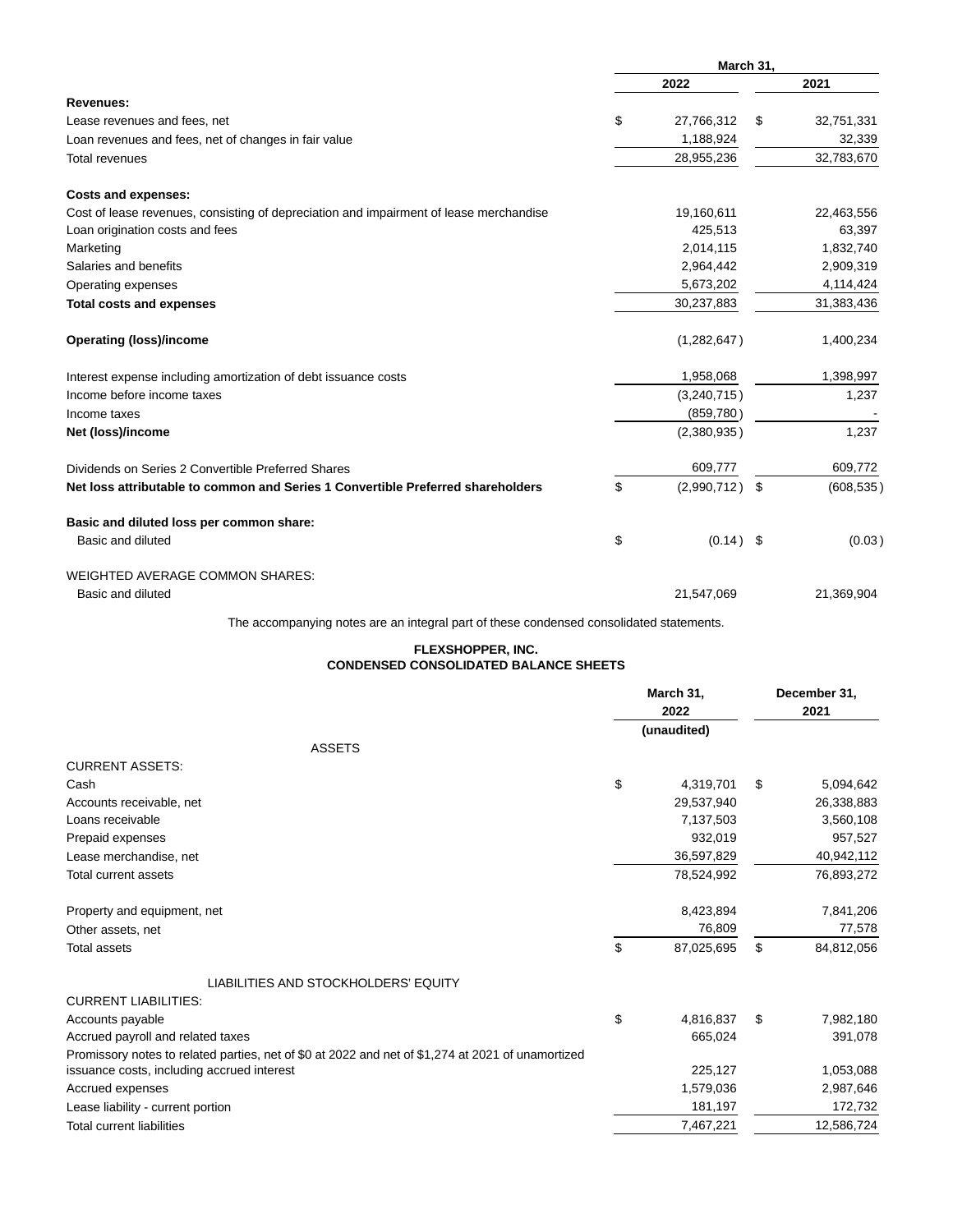| Loan payable under credit agreement to beneficial shareholder, net of \$450,679 at 2022 and     |                  |                  |
|-------------------------------------------------------------------------------------------------|------------------|------------------|
| \$413,076 at 2021 of unamortized issuance costs and current portion                             | 55,699,321       | 50,061,924       |
| Promissory notes to related parties, net of current portion                                     | 7,750,000        | 3,750,000        |
| Deferred income tax liability                                                                   | 178,160          | 495,166          |
| Lease liabilities net of current portion                                                        | 1,726,023        | 1,774,623        |
| <b>Total liabilities</b>                                                                        | 72,820,725       | 68,668,437       |
| STOCKHOLDERS' EQUITY                                                                            |                  |                  |
| Series 1 Convertible Preferred Stock, \$0.001 par value - authorized 250,000 shares, issued and |                  |                  |
| outstanding 170,332 shares at \$5.00 stated value                                               | 851,660          | 851,660          |
| Series 2 Convertible Preferred Stock, \$0.001 par value - authorized 25,000 shares, issued and  |                  |                  |
| outstanding 21,952 shares at \$1,000 stated value                                               | 21,952,000       | 21,952,000       |
| Common stock, \$0.0001 par value- authorized 40,000,000 shares, issued and outstanding          |                  |                  |
| 21,605,234 shares at March 31, 2022 and 21,442,278 shares at December 31, 2021                  | 2,161            | 2,144            |
| Additional paid in capital                                                                      | 39,002,386       | 38,560,117       |
| Accumulated deficit                                                                             | (47,603,237)     | (45, 222, 302)   |
| Total stockholders' equity                                                                      | 14,204,970       | 16,143,619       |
|                                                                                                 | \$<br>87,025,695 | \$<br>84,812,056 |

#### **FLEXSHOPPER, INC. CONDENSED CONSOLIDATED STATEMENTS OF CASH FLOWS For the three months ended March 31, 2022 and 2021 (unaudited)**

|                                                                                          | 2022              |     | 2021         |
|------------------------------------------------------------------------------------------|-------------------|-----|--------------|
| CASH FLOWS FROM OPERATING ACTIVITIES:                                                    |                   |     |              |
| Net (loss)/income                                                                        | \$<br>(2,380,935) | -\$ | 1,237        |
| Adjustments to reconcile net (loss)/income to net cash used in operating activities:     |                   |     |              |
| Depreciation and impairment of lease merchandise                                         | 19,160,611        |     | 22,463,556   |
| Other depreciation and amortization                                                      | 937,062           |     | 651,396      |
| Amortization of debt issuance costs                                                      | 50,603            |     | 91,703       |
| Compensation expense related to stock-based compensation and warrants                    | 305,229           |     | 593,186      |
| Provision for doubtful accounts                                                          | 11,831,117        |     | 8,833,349    |
| Interest in kind added to promissory notes balance                                       | 170,765           |     | 9,098        |
| Deferred income tax                                                                      | (317,006)         |     |              |
| Net changes in the fair value of loans receivable                                        | 523,424           |     | 16,993       |
| Changes in operating assets and liabilities:                                             |                   |     |              |
| Accounts receivable                                                                      | (15,030,174)      |     | (9,727,764)  |
| Loans receivable                                                                         | (4, 100, 819)     |     | (118, 417)   |
| Prepaid expenses and other                                                               | 25,658            |     | (53, 683)    |
| Lease merchandise                                                                        | (14, 816, 328)    |     | (18,961,999) |
| Security deposits                                                                        |                   |     | 4,280        |
| Lease Liabilities                                                                        | (2,511)           |     | (1,033)      |
| Accounts payable                                                                         | (3, 165, 343)     |     | (4,781,405)  |
| Accrued payroll and related taxes                                                        | 273,946           |     | 208,230      |
| Accrued expenses                                                                         | (1,405,958)       |     | 208,266      |
| Net cash used in operating activities                                                    | (7,940,659)       |     | (563,007)    |
| CASH FLOWS FROM INVESTING ACTIVITIES                                                     |                   |     |              |
| Purchases of property and equipment, including capitalized software costs and data costs | (1,553,810)       |     | (734, 122)   |
| Net cash used in investing activities                                                    | (1,553,810)       |     | (734, 122)   |
| CASH FLOWS FROM FINANCING ACTIVITIES                                                     |                   |     |              |
| Proceeds from loan payable under credit agreement                                        | 6,800,000         |     | 3,500,000    |
| Repayment of loan payable under credit agreement                                         | (1, 125, 000)     |     | (3,910,000)  |
| Debt issuance related costs                                                              | (86, 931)         |     | (526, 565)   |
| Proceeds from exercise of stock options                                                  | 137,057           |     | 12,912       |
| Proceeds from promissory notes, net of fees                                              | 3,000,000         |     |              |
| Principal payment under finance lease obligation                                         | (2,796)           |     | (1,833)      |
| Repayment of instalment loan                                                             | (2,802)           |     | (2,802)      |
| Net cash provided by/used in financing activities                                        | 8,719,528         |     | (928, 288)   |
| <b>DECREASE IN CASH</b>                                                                  | (774, 941)        |     | (2,225,417)  |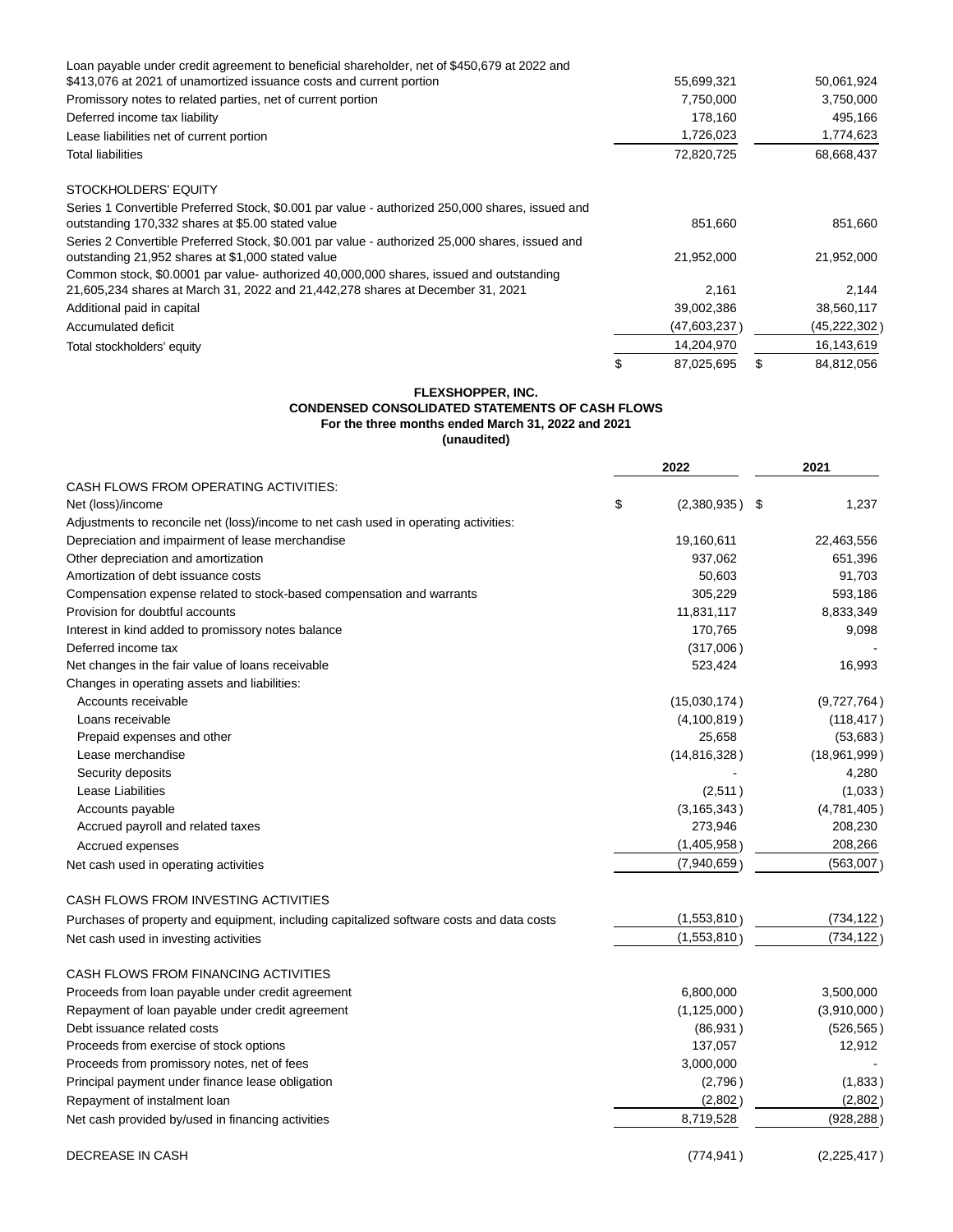| CASH, beginning of period | 5,094,642    | 8,541,232 |
|---------------------------|--------------|-----------|
| CASH, end of period       | 4.319.701 \$ | 6,315,815 |

#### **Non-GAAP Measures**

We regularly review a number of metrics, including the following key metrics, to evaluate our business, measure our performance, identify trends affecting our business, formulate financial projections and make strategic decisions.

Adjusted EBITDA represents net income before interest, stock-based compensation, taxes, depreciation (other than depreciation of leased inventory), amortization, and one-time or non-recurring items. We believe that Adjusted EBITDA provides us with an understanding of one aspect of earnings before the impact of investing and financing charges and income taxes.

Key performance metrics for the three months ended March 31, 2022 and 2021 were as follows:

|                                     |      | Three months ended<br>March 31. |  |           |    |             |              |
|-------------------------------------|------|---------------------------------|--|-----------|----|-------------|--------------|
|                                     | 2022 |                                 |  | 2021      |    | \$ Change   | % Change     |
| <b>Adjusted EBITDA:</b>             |      |                                 |  |           |    |             |              |
| Net (loss)/income                   | \$   | $(2,380,935)$ \$                |  | 1,237     | \$ | (2,382,172) | (192, 576.6) |
| Income taxes                        |      | (859,780)                       |  |           |    | (859,780)   |              |
| Amortization of debt issuance costs |      | 50.603                          |  | 91.703    |    | (41, 100)   | (44.8)       |
| Other amortization and depreciation |      | 937.062                         |  | 651.396   |    | 285.666     | 43.9         |
| Interest expense                    |      | 1,907,465                       |  | 1,307,294 |    | 600.171     | 45.9         |
| Stock-based compensation            |      | 305,229                         |  | 380.264   |    | (75,035)    | (19.7)       |
| Product/ infrastructure expenses    |      |                                 |  | 10,000    |    | (10,000)    |              |
| <b>Adjusted EBITDA</b>              |      | (40, 356)                       |  | 2.441.894 |    | (2,482,250) | (101.7)      |

The Company refers to Adjusted EBITDA in the above table as the Company uses this measure to evaluate operating performance and to make strategic decisions about the Company. Management believes that Adjusted EBITDA provides relevant and useful information which is widely used by analysts, investors and competitors in its industry in assessing performance.

#### **About FlexShopper**

FlexShopper, LLC, a wholly owned subsidiary of FlexShopper, Inc. (FPAY), is a financial and technology company that provides brand name electronics, home furnishings and other durable goods to consumers on a lease-to-own (LTO) basis through its e-commerce marketplace [\(www.FlexShopper.com\)](http://www.flexshopper.com/) as well as its patented and patent pending systems. FlexShopper also provides LTO technology platforms to retailers and e-retailers to facilitate transactions with consumers that want to acquire their products, but do not have sufficient cash or credit. FlexShopper approves consumers utilizing its proprietary consumer screening model, collects from consumers under an LTO contract and funds the LTO transactions by paying merchants for the goods.

#### **Forward-Looking Statements**

All statements in this release that are not based on historical fact are "forward-looking statements" within the meaning of Section 27A of the Securities Act of 1933 and Section 21E of the Securities Exchange Act of 1934. Forward-looking statements, which are based on certain assumptions and describe our future plans, strategies and expectations, can generally be identified by the use of forward-looking terms such as "believe," "expect," "may," "will," "should," "could," "seek," "intend," "plan," "goal," "estimate," "anticipate," or other comparable terms. Examples of forward-looking statements include, among others, statements we make regarding expectations of lease originations during the holiday season, the expansion of our lease-to-own program; expectations concerning our partnerships with retail partners; investments in, and the success of, our underwriting technology and risk analytics platform; our ability to collect payments due from customers; expected future operating results and; expectations concerning our business strategy. Forward-looking statements involve inherent risks and uncertainties which could cause actual results to differ materially from those in the forward-looking statements, as a result of various factors including, among others, the following: our limited operating history, limited cash and history of losses; our ability to obtain adequate financing to fund our business operations in the future; the failure to successfully manage and grow our [FlexShopper.com e](http://flexshopper.com/)-commerce platform; our ability to maintain compliance with financial covenants under our credit agreement; our dependence on the success of our third-party retail partners and our continued relationships with them; our compliance with various federal, state and local laws and regulations, including those related to consumer protection; the failure to protect the integrity and security of customer and employee information; and the other risks and uncertainties described in the Risk Factors and in Management's Discussion and Analysis of Financial Condition and Results of Operations sections of our Annual Report on Form 10-K and subsequently filed Quarterly Reports on Form 10-Q. The forward-looking statements made in this release speak only as of the date of this release, and FlexShopper assumes no obligation to update any such forward-looking statements to reflect actual results or changes in expectations, except as otherwise required by law.

# **Contact:**

FlexShopper, Inc. Investor Relations [ir@flexshopper.com](https://www.globenewswire.com/Tracker?data=-c6ZfyA1OpiwmQ9kX8B2qnPsdEBhmw9HOCMZFbfau_RSzNsN-TqGSpTF7F4CD9dVa2ZkavasypuLHi9xkQkZJkiseoeDAa6QeW5uw14WUGs=)

FlexShopper, Inc.